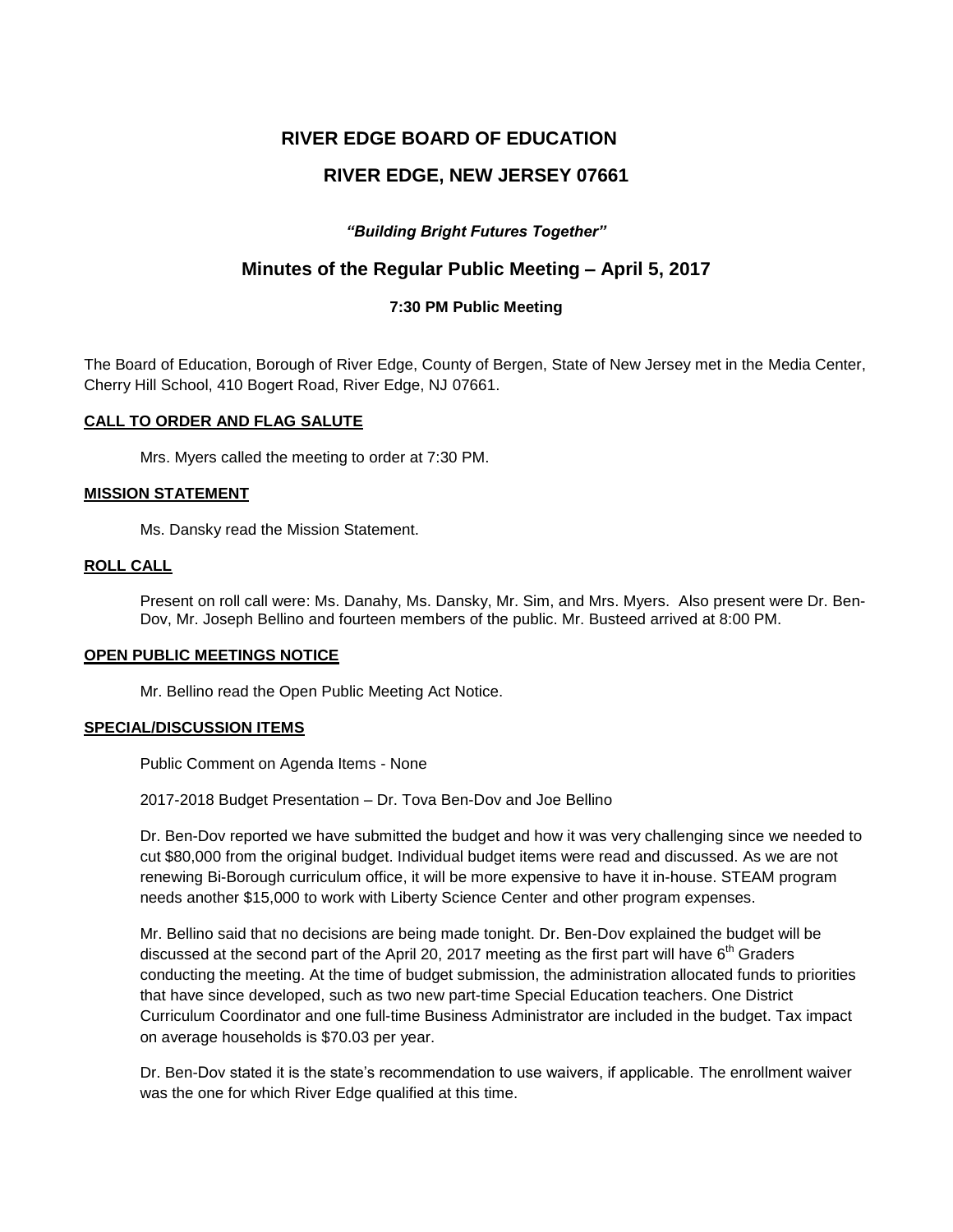Regarding capital outlay, Mr. Bellino recommended not doing large projects in the coming year. He made recommendations for smaller, important projects that will be reviewed again at the next staff meeting.

# **REPORTS**

## **SUPERINTENDENT**

Dr. Ben-Dov reported on the following:

- PARCC Infrastructure Test was done on Monday and it was very successful. A letter was sent home to parents today regarding the PARCC schedule.
- School performance report on each school was made public on website and looked good in terms of achievement. A reporter from the Star Ledger called regarding attendance of Cherry Hill teachers; it was printed as 10%. It should have been 96.87% and was printed in error; hopefully, they will retract.
- Architects' report and presentation will take place on May 3. The demographer is having trouble with our enrollment numbers due to lack of consistency. He was told to use current enrollment and we will project into the future. The work with the demographer has been going on for weeks. The architects have to base their recommendations on his projections.
- Mrs. Heitman, Adrienne Spano, and Dr. Ben-Dov visited Wyckoff's STEAM project which is part of the Northern Ignite Initiative. There is much to be learned; it is to be determined if we are interested in their organizational model and how they developed their program.
- A HIB investigation report was undertaken for an incident that occurred on Friday, March 24. It was handled based on Code of Conduct as it was determined not to be in violation of the River Edge HIB policy. The student aggressor was being teased. Consequences included a letter of apology, the student receiving counseling by the teacher and Pupil Assistance Counselor.
- Cultural and artistic events: Friday March 31 was the Roosevelt International Day, April 4 was the Roosevelt Concert, and April 6 will be the Cherry Hill Concert. Many cultural events will take place in the weeks to come. Dr. Ben-Dov said that although there is no Principals' Report this evening, there will be extensive Principals' Reports on April 20 at the Students' Board Meeting.

# **PRINCIPAL**

Mr. Henzel was not present; no report.

# **BOARD SECRETARY**

Mr. Bellino reported on the following:

- Personal financial statement need to be completed by four people. Due date is April 30.
- Financial reports were withdrawn from the last meeting and will be corrected going forward, as he is not ready to talk as to what went wrong. It is not an easy task as it is complicated. It has been corrected and will be presented at the April 20 meeting.
- Water testing has been completed and filters have been installed on all drinking fountains. We should have the report in 10-14 days.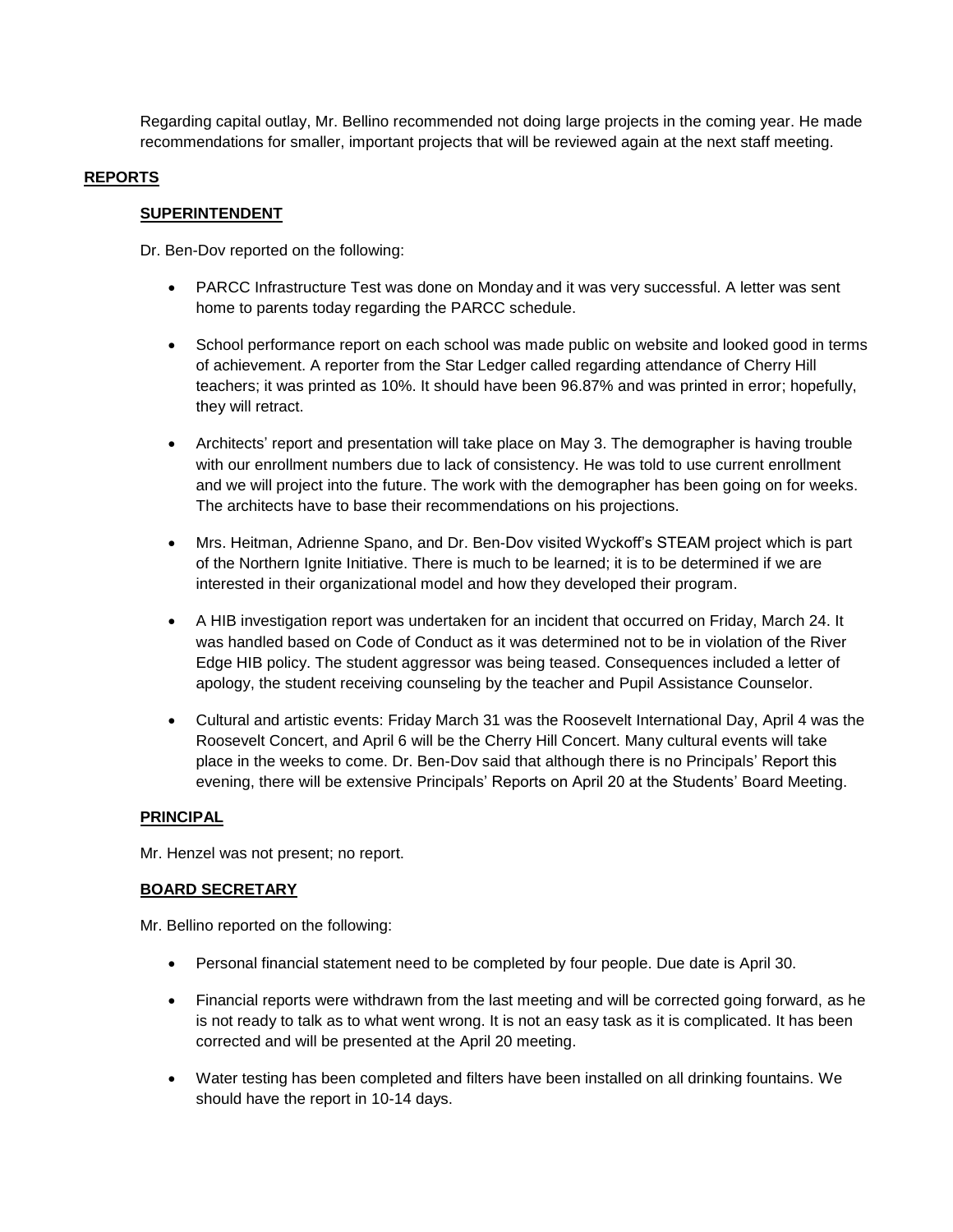## **PRESIDENT**

 Mrs. Myers thanked the Board Members for attending the Saturday, April 1 Retreat. Several representatives were available for a wellness check on our Board. Feedback would be appreciated with self-evaluation.

## **COMMITTEES**

No Committees reported at this meeting.

## **RESOLUTIONS**

## **A**. **ADMINISTRATION/POLICY**

- 1. That the Board of Education approve the Minutes and Confidential Minutes of April 5, 2017.
- 2. That the Board of Education approve the staff development and travel as per the schedules for April 2017 including relevant mileage reimbursement.

 **Motion by:** Mr. Busteed **Seconded by:** Ms. Dansky

 Ayes: Mr. Busteed, Ms. Danahy, Ms. Dansky, Ms. Myers, Mr. Sim Nays: 0

#### **B**. **CURRICULUM/EDUCATION** - None

**C**. **BUILDING & GROUNDS** – None

# **D**. **FINANCE/GRANTS/GIFTS**

1. That the River Edge Board of Education approve the Secretary's and Treasurer's Reports for the period ending January 31, 2017

Further, we certify that as of January 31, 2017 after review of the secretary's monthly financial report (appropriations section) and upon consultation with the appropriate district officials, to the best of our knowledge no major account or fund has been overexpended in violation of N.J.A.C. 6A:23-2.11 and that sufficient funds are available to meet the districts financial obligation for the remainder of the fiscal year (Addendum).

- 2. That the Board of Education authorize the contract with Educational Data Services for services in connection with the cooperative bidding for supplies and other categories as mutually agreed upon for the 2017-2018 school year at a fee of \$3,040.00 (Addendum).
- 3. That the Board of Education authorize the contract with Educational Data Services for Cooperative Bidding Services for Cooperative Skilled Maintenance Trades for the 2017-2018 school year at a fee of \$1,990.00 (Addendum).
- 4. That the Board of Education approve a donation from the River Edge Education Foundation (REEF) Educational Mini Grants in the amount of \$5,620.66 (Addendum).

 **Motion by:** Ms. Danahy **Seconded by:** Mr. Busteed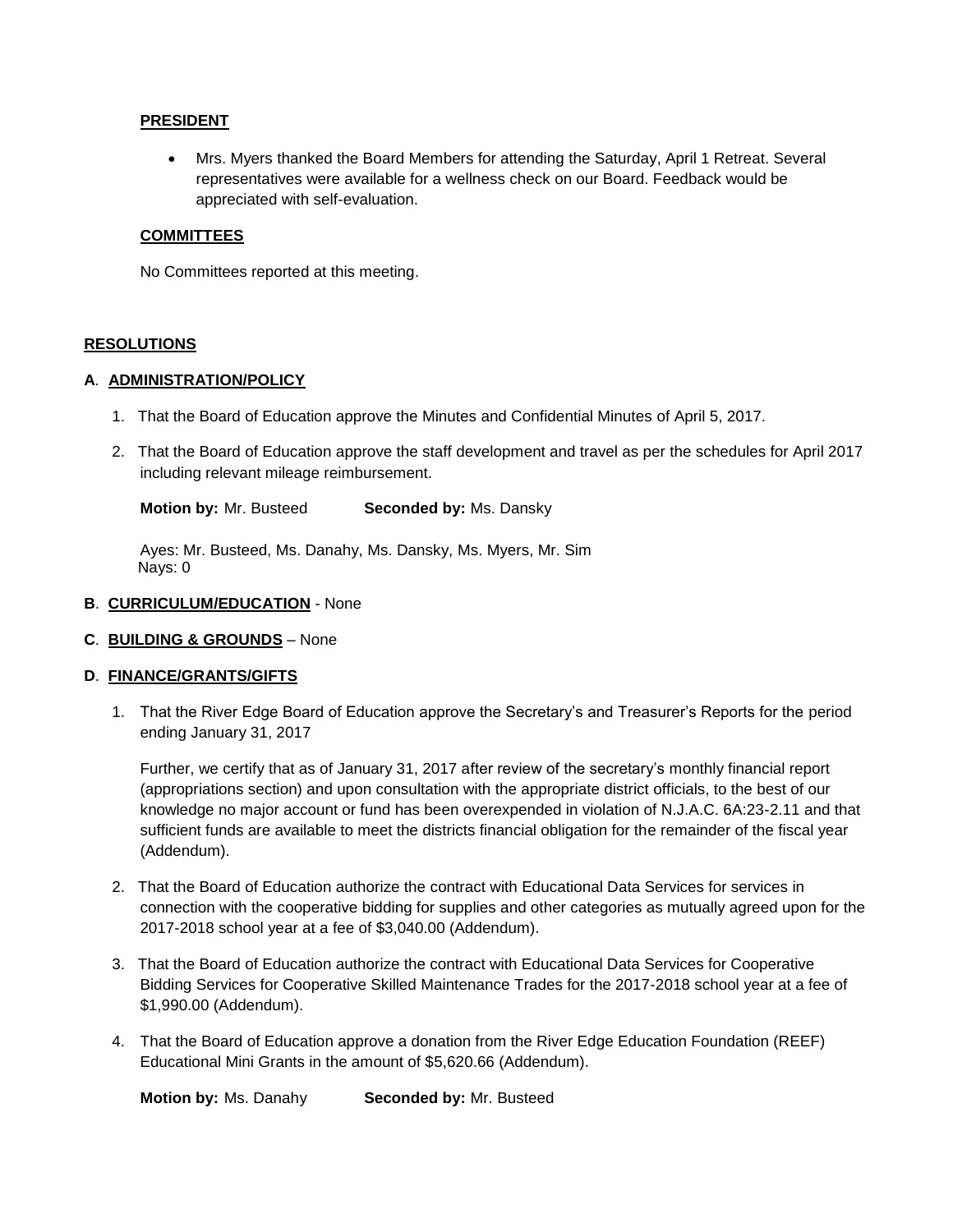Ayes: Mr. Busteed, Ms. Danahy, Ms. Dansky, Ms. Myers, Mr. Sim Nays: 0

# **E**. **PERSONNEL**

1. That the Board of Education approve the following teachers for the Cycle IV of the Post Dismissal Instructional Academy for the 2016-2017 School Year at the REBOE/REEA CBA hourly rate:

#### **Cherry Hill**

Kristen Corcoran Ashley Cannata

- 2. That the Board of Education, with the recommendation of the Superintendent approve the paid medical leave of absence for Kismet Bohajian to commence on April 17, 2017 until a date to be determined but shall be no longer than through June 9, 2017.
- 3. That the Board of Education, with the recommendation of the Superintendent approve the following teachers for additional hours up to 3 hours per day beginning April 17, 2017:

## **Cherry Hill**

Kathy Lee Lucia Moran

 **Motion by:** Mr. Busteed **Seconded by:** Ms. Dansky

Ayes: Mr. Busteed, Ms. Danahy, Ms. Dansky, Ms. Myers, Mr. Sim Nays: None

#### **F**. **RIVER EDGE SPECIAL EDUCATION** – None

#### **G**. **REGION V ADMINISTRATION & TRANSPORTATION**

- 1. That the Board of Education approve the lease extension from August 1, 2017 to July 31, 2022 between Kamack Realty Corporation, as landlord, and Board of Education of the Borough of River Edge As Lead Agency for Bergen County Region V Council for Special Education, as tenant, dated November 30, 2007, as modified by Lease Modification and Extension Agreement dated April 29, 2012 (Addendum).
- 2. That Region V Council for Special Education / River Edge Board of Education and the School Districts of Bergenfield, Cresskill, Dumont, Hackensack, New Milford, Maywood, Oradell, River Dell, River Edge, Ridgefield, Rochelle Park, Teaneck and Tenafly approve a Joint Purchasing Agreement dated July 1, 2017 for independent contractors, supplies or materials (Addendum).

**Motion by:** Ms. Dansky **Seconded by:** Mr. Sim

Ayes: Mr. Busteed, Ms. Danahy, Ms. Dansky, Ms. Myers, Mr. Sim Nays: 0

#### **OLD/NEW BUSINESS**